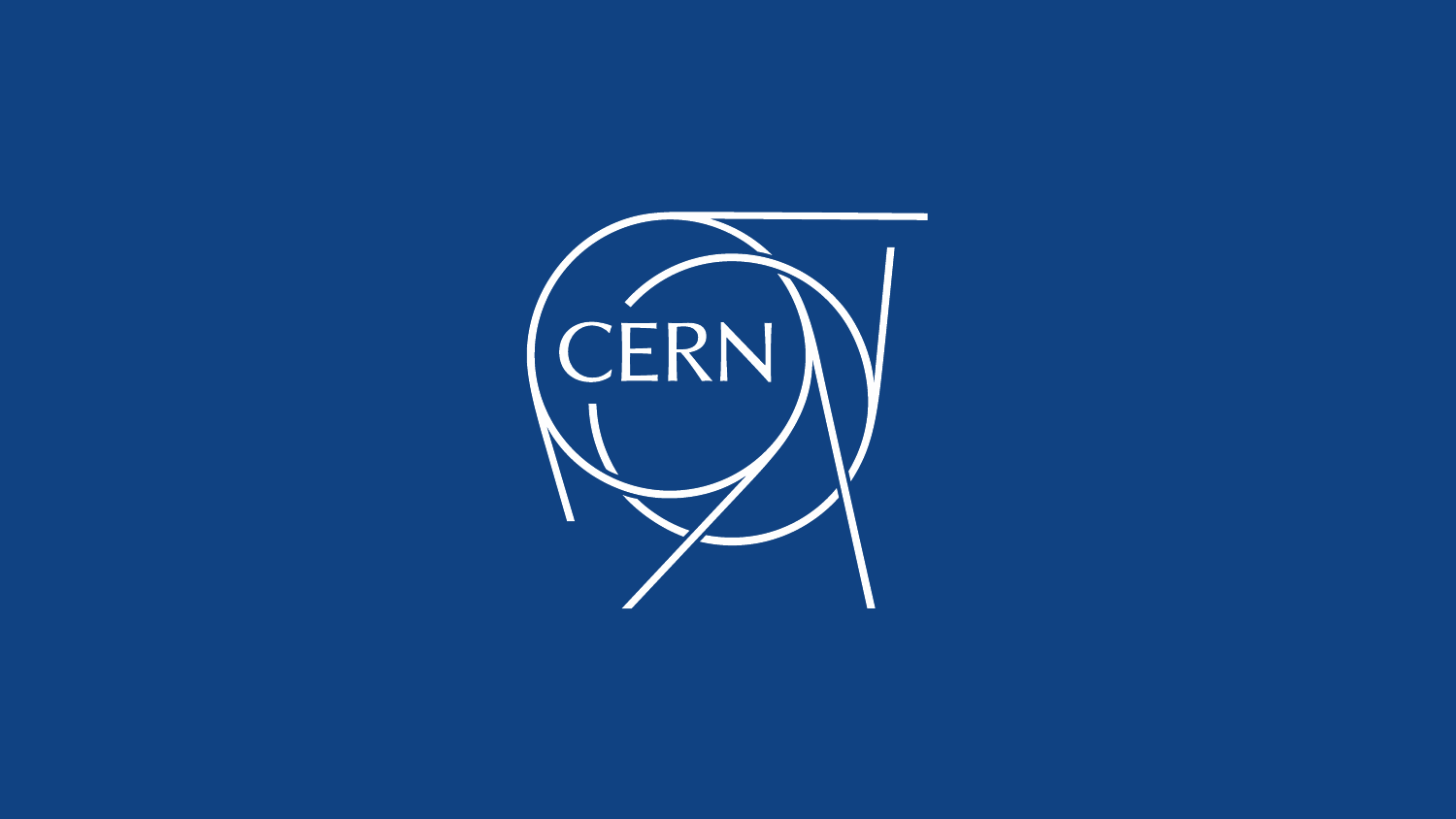# Storage Resource Reporting Proposal

Oliver Keeble and Alessandro di Girolamo



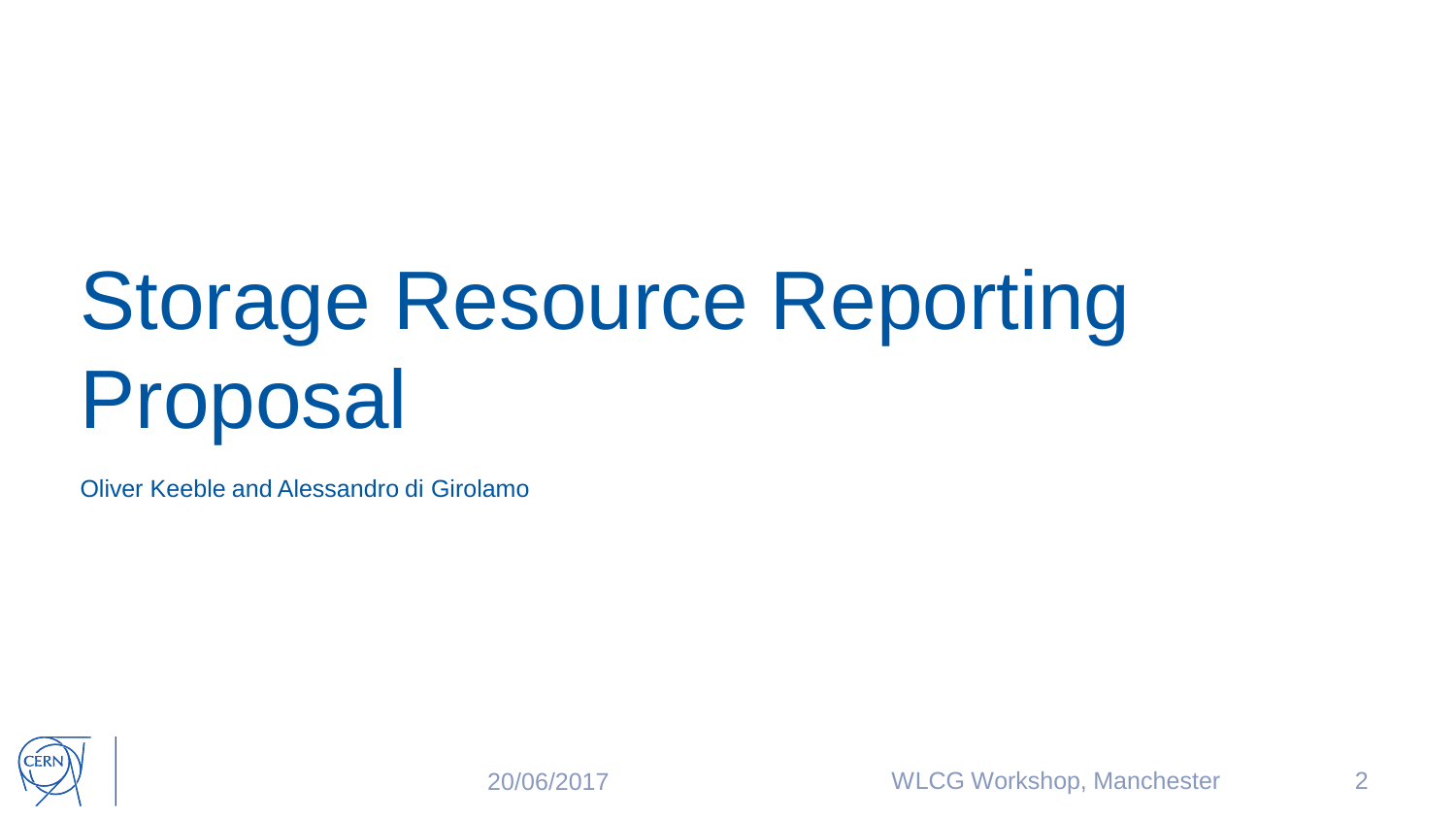### 5 proposed requirements

- Enable storage accounting
	- -> Wed afternoon
- Enable experiment operations
- Requirement 0 for all systems
- Requirements 1-4 for WLCG storage providers

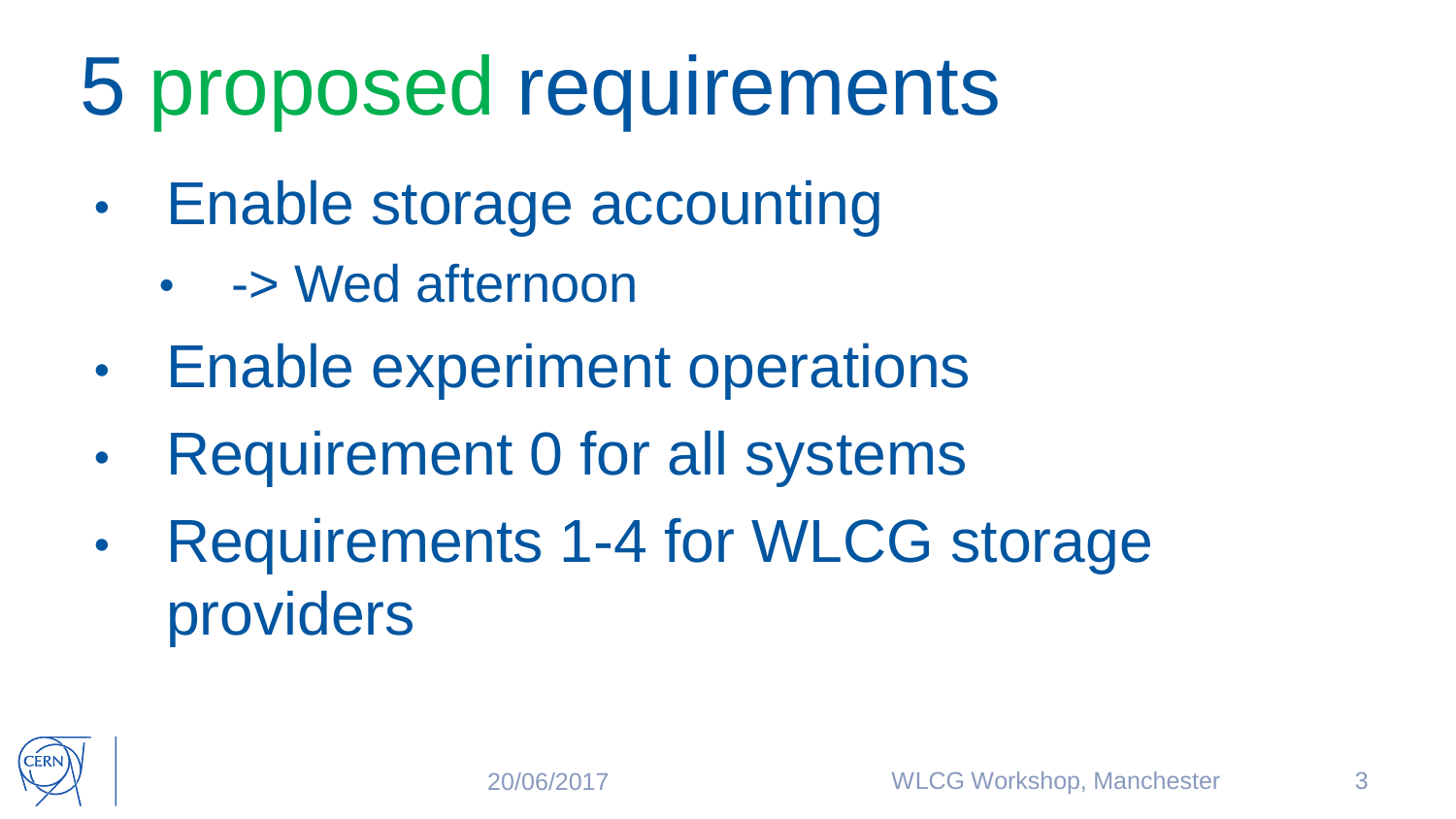#### R0: All services

- Storage services must provide, somehow,
	- Total used space for each independent area
		- How many such areas are needed?
			- Is one used space number enough?
	- List of files stored

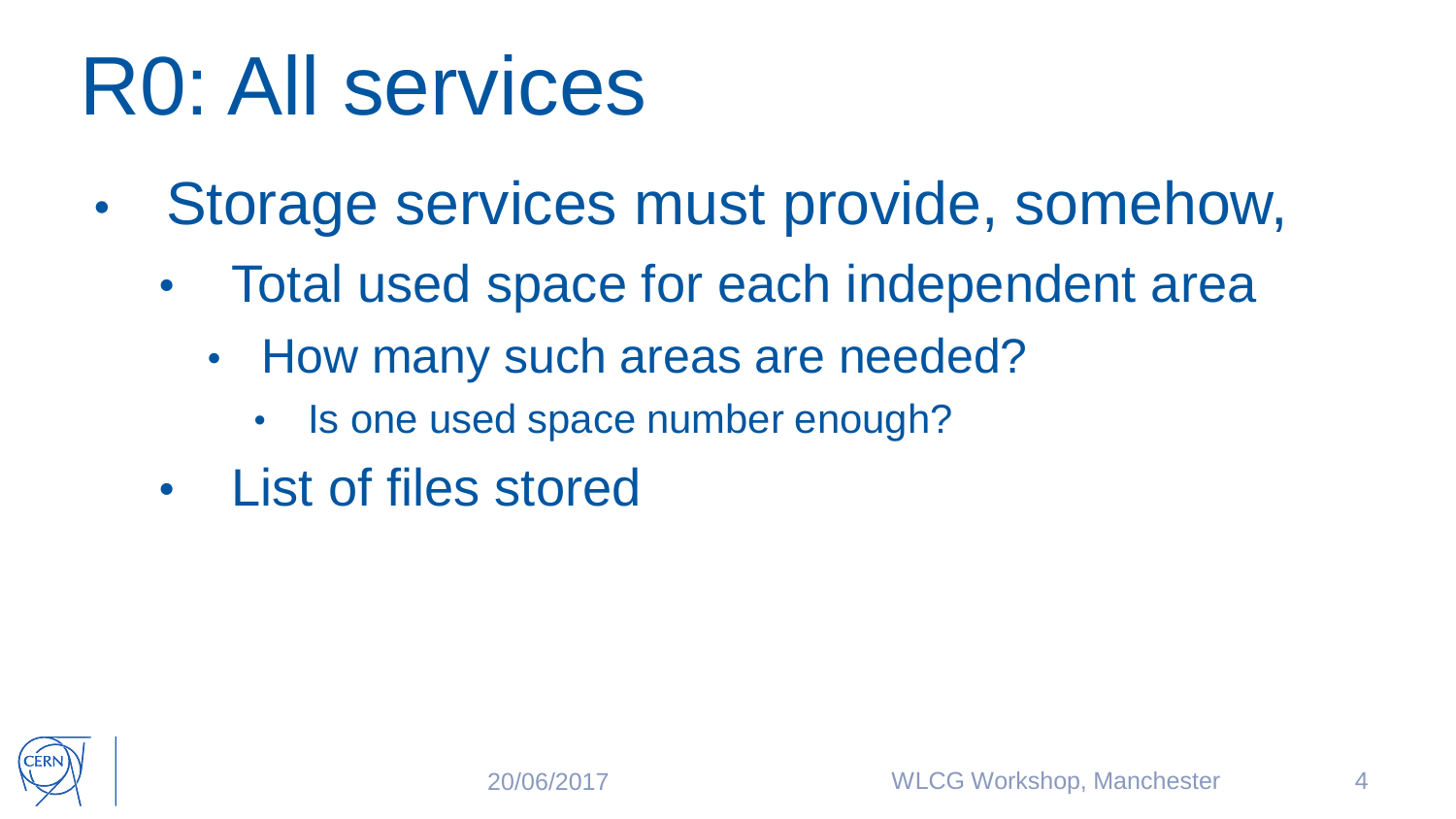### R1: used/free for "spaces"

Storage systems should provide total used and total free space for all distinct spaces available to the experiment, by at least one non-SRM protocol.

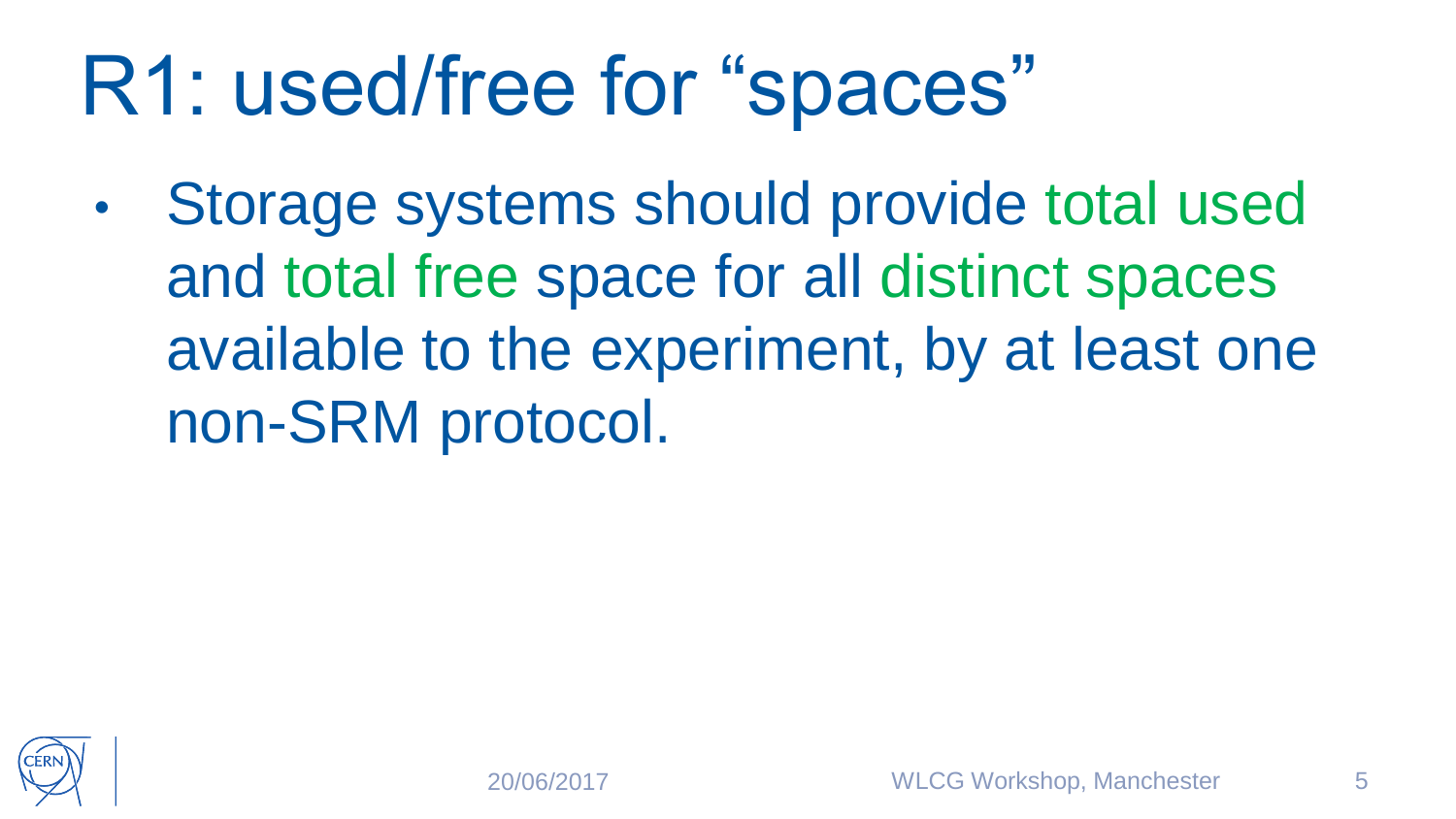### R1: support in storage systems

| <b>Storage</b> | <b>Version</b> | <b>GridFTP</b> | <b>HTTP/DAV</b> | <b>Xrootd</b> | <b>Namespace</b><br>association |
|----------------|----------------|----------------|-----------------|---------------|---------------------------------|
| dCache         | >3.2           | <b>YES</b>     | <b>COMING</b>   |               | <b>Possible</b>                 |
| <b>DPM</b>     | >1.9.0         | <b>NO</b>      | <b>YES</b>      | <b>COMING</b> | Obligatory                      |
| <b>EOS</b>     |                |                | YES**           | <b>YES</b>    |                                 |
| <b>CASTOR</b>  | $\sim$         | $\sim$         | $\sim$          | <b>YES</b>    | Not relevant                    |
| <b>StoRM</b>   |                |                | <b>YES</b>      | YES*          |                                 |
| xrootd         |                |                |                 | <b>YES</b>    | <b>Possible</b>                 |

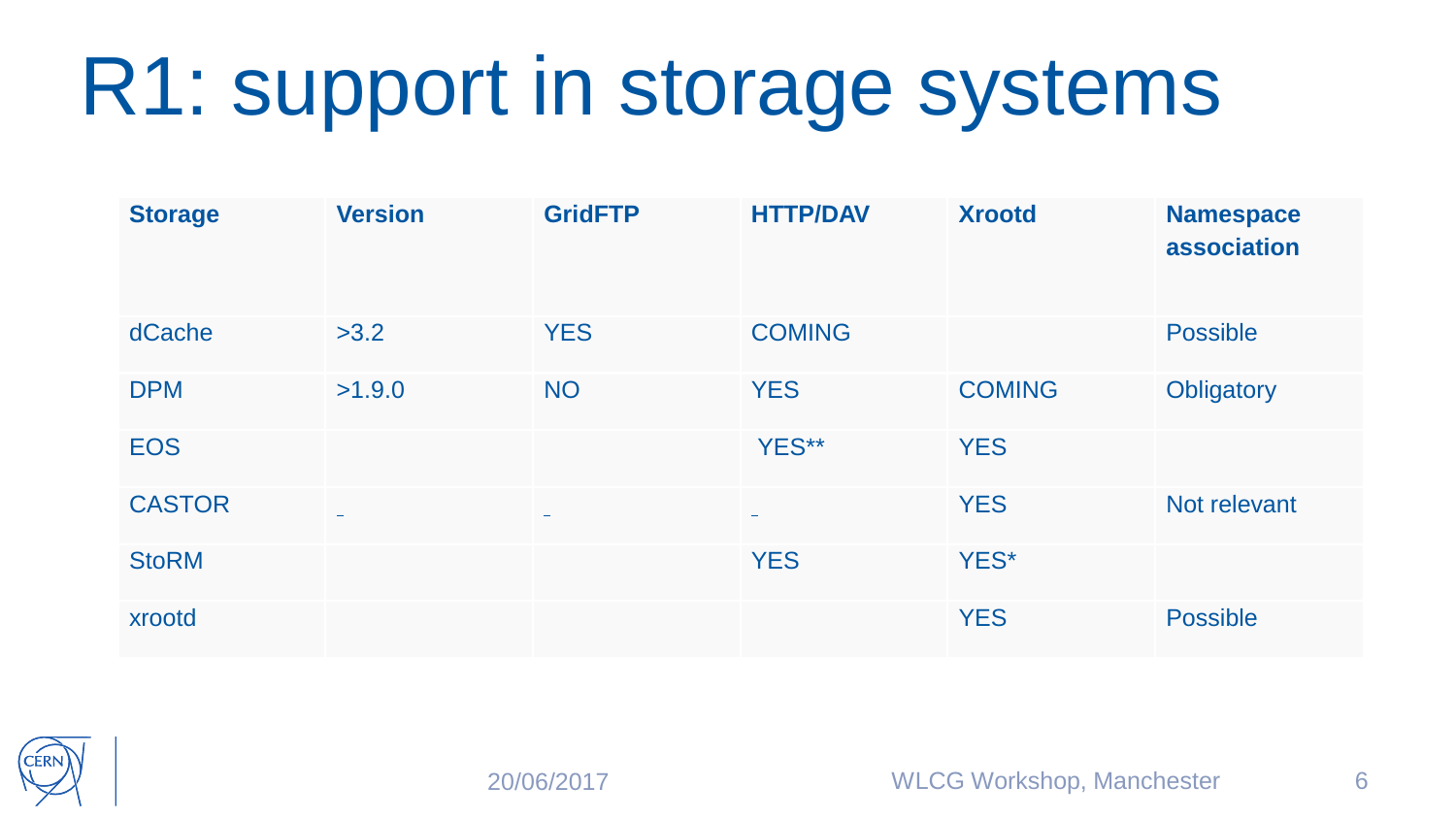## R2: "the json file"

- Provide a structured data file holding space and, possible, occupancy info
	- Used to bootstrap the accounting system
- If storage systems satisfy R1, they have the info required to satisfy R2
	- They just need to generate the file
- Decisions
	- Naming/path conventions
	- Access control

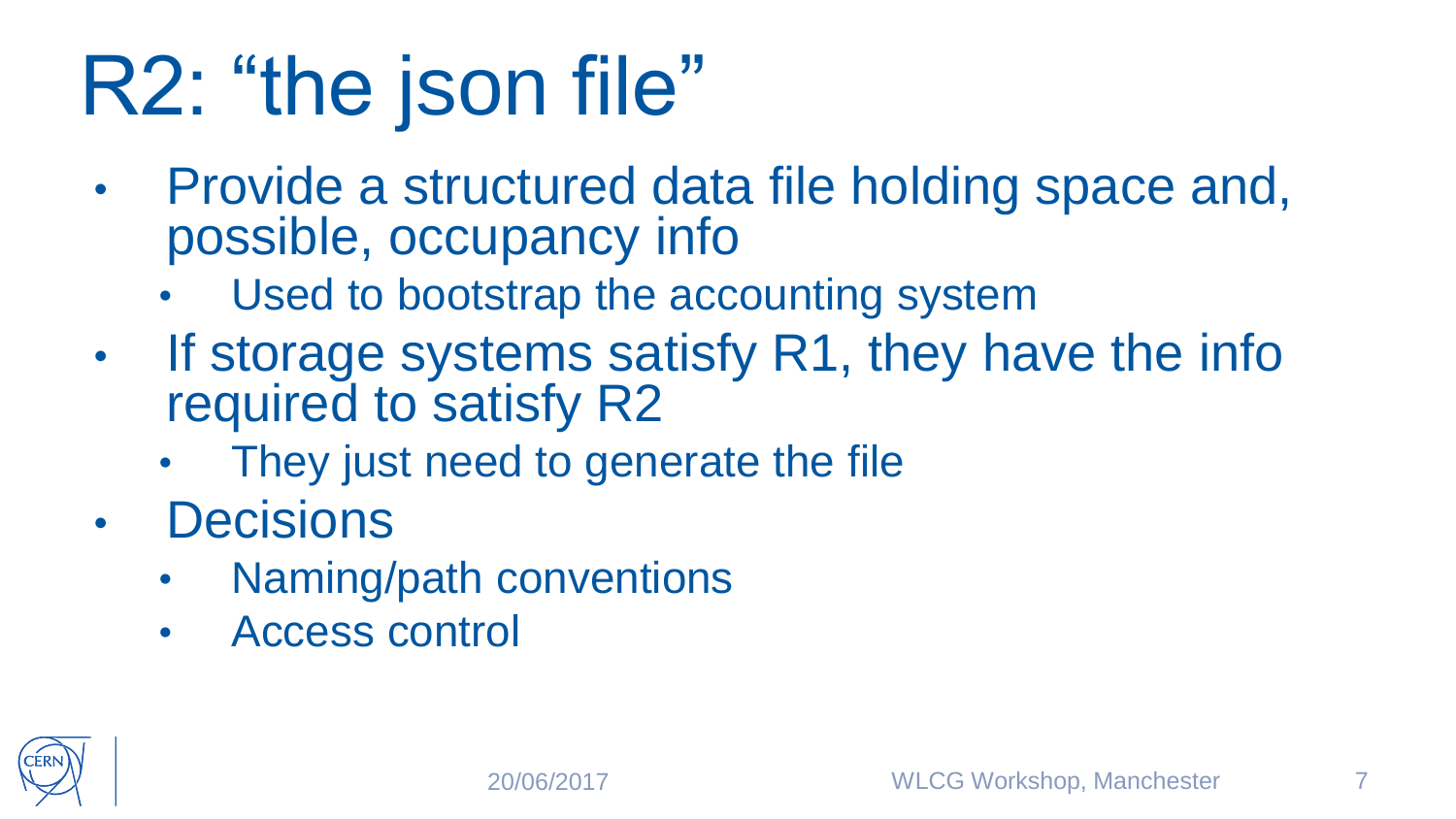### Input: R1 & R2

|                        | <b>Summary info</b>                                                  | <b>Subdir reporting</b> | <b>Detail storage dump</b>                                    |
|------------------------|----------------------------------------------------------------------|-------------------------|---------------------------------------------------------------|
| <b>Alice</b>           | Via all supported<br>protocols                                       |                         | Not required, provided<br>find/ls works on Xrootd<br>protocol |
| <b>Atlas</b>           | Via at least one protocol<br>or via json                             |                         | Path. Optional - size,<br>atime. Once per month               |
| <b>CMS</b>             | Via at least one protocol,<br>or json if protocol is not<br>possible |                         | Path, size, checksum                                          |
| <b>LHC<sub>b</sub></b> | Via at least one protocol<br>protocol, json (?? tbc)                 |                         | Path, size, ctime. Once<br>per week                           |
| <b>WLCG</b>            | Requires json file                                                   |                         | Not required                                                  |

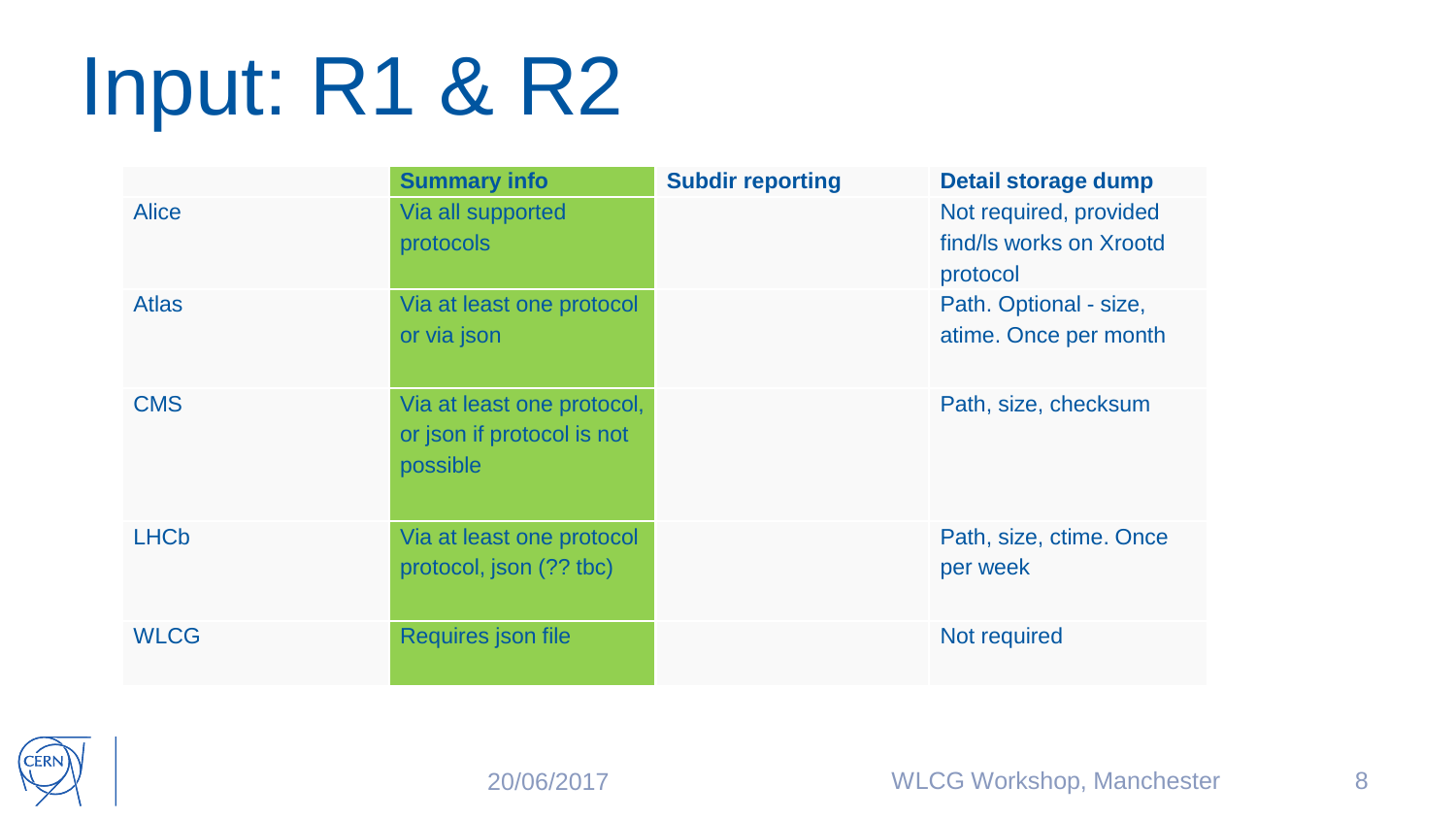### R3: subdir resource reporting

• Provide used and free space on subdirectories, in particular any entity on which a restrictive quota has been applied. This will allow clients to understand if they can write.

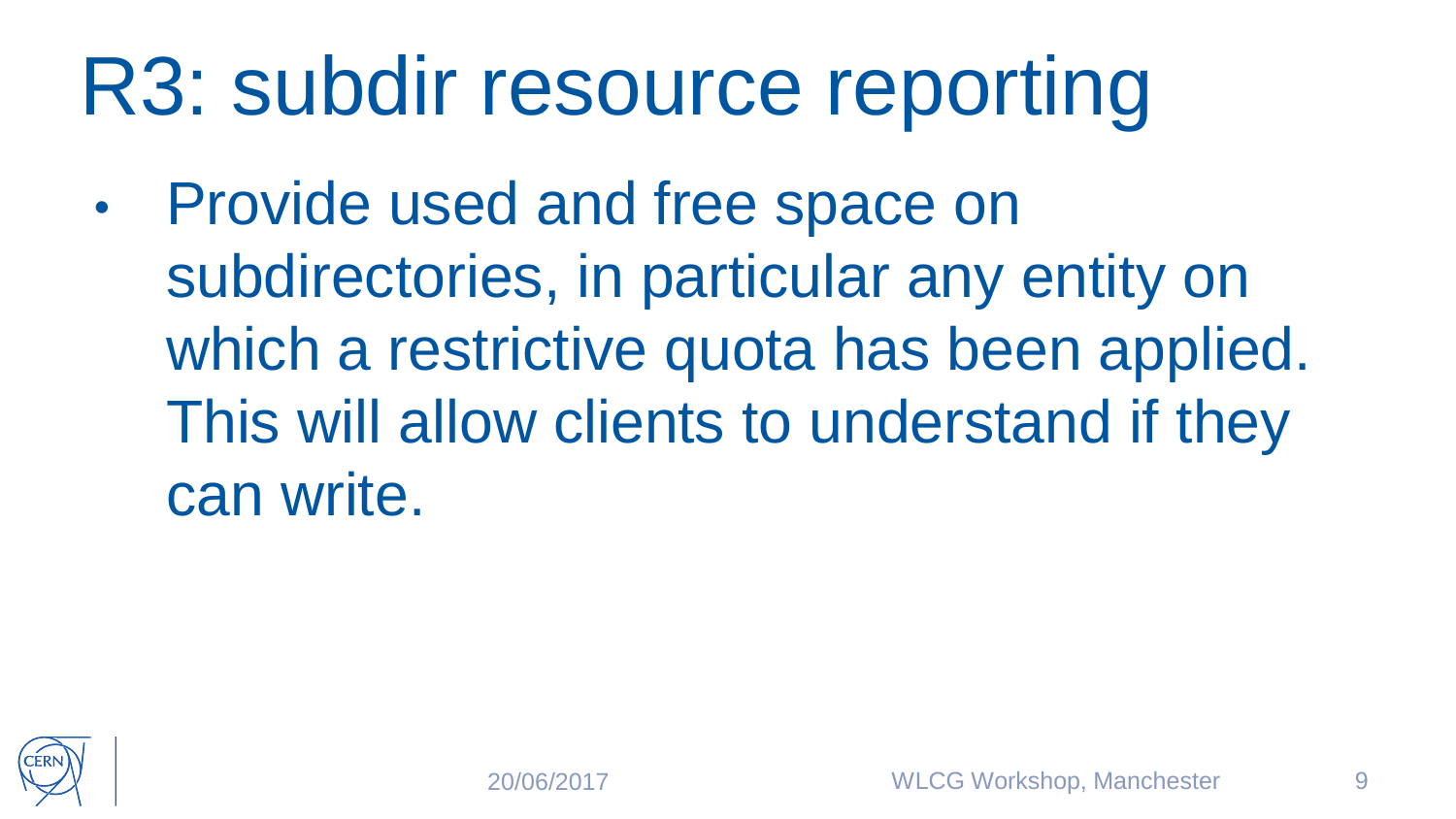## Input: R3 subdir reporting

|                        | <b>Summary info</b>                                                  | <b>Subdir reporting</b> | Detail storage dump                                           |
|------------------------|----------------------------------------------------------------------|-------------------------|---------------------------------------------------------------|
| <b>Alice</b>           | Via all supported<br>protocols                                       |                         | Not required, provided<br>find/ls works on Xrootd<br>protocol |
| <b>Atlas</b>           | Via at least one protocol<br>or via json                             |                         | Path. Optional - size,<br>atime. Once per month               |
| <b>CMS</b>             | Via at least one protocol,<br>or json if protocol is not<br>possible |                         | Path, size, checksum                                          |
| <b>LHC<sub>b</sub></b> | Via at least one protocol<br>protocol, json (?? tbc)                 |                         | Path, size, ctime. Once<br>per week                           |
| <b>WLCG</b>            | Either via at least one<br>protocol or json                          |                         | Not required                                                  |

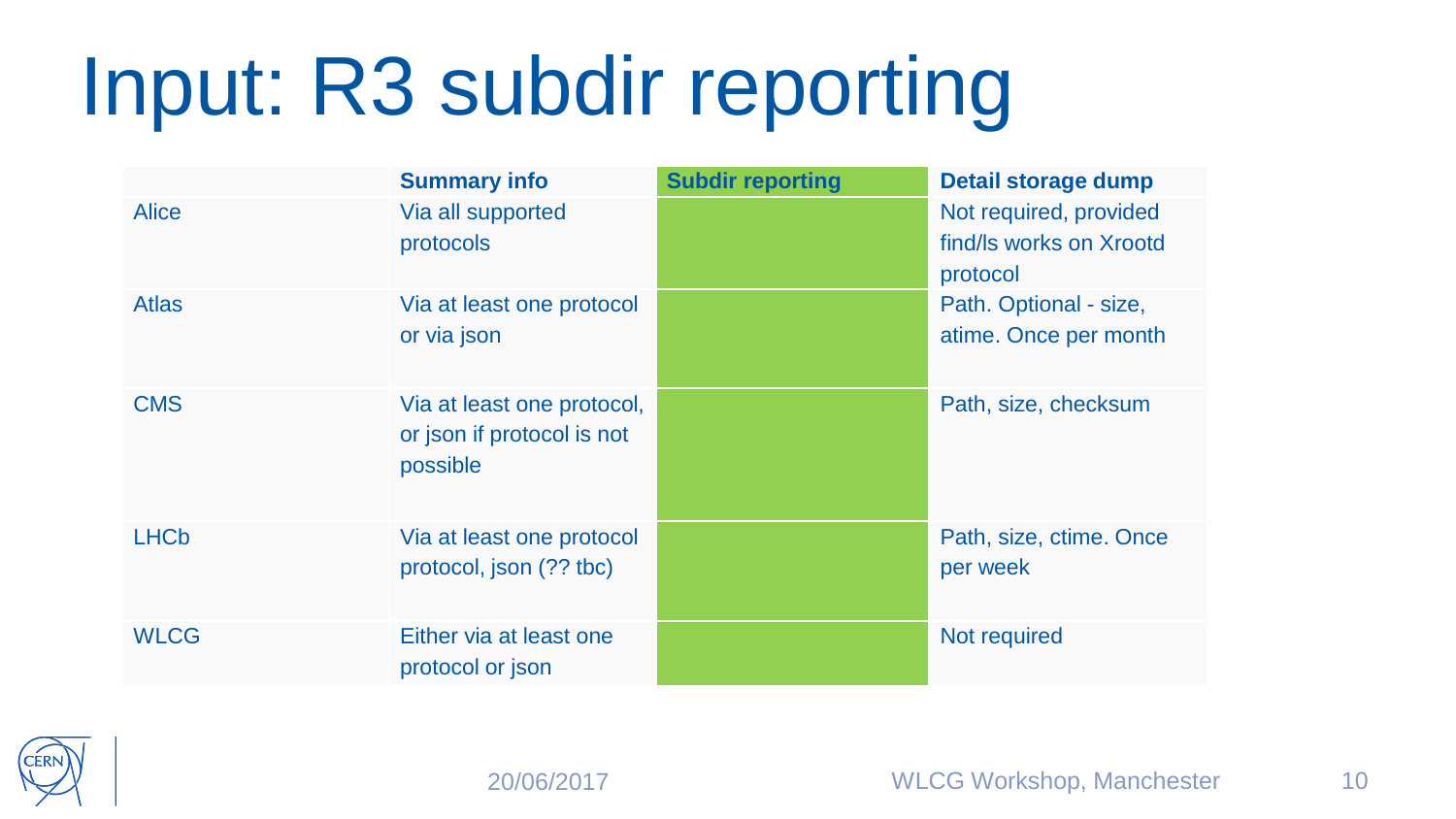### R4: storage dumps

- Provide full storage dumps
- Full storage dump enumerating each file. The aim is to allow a single utility per storage system which will work for all interested experiments. The following information represents the union of the attributes requested by Atlas, CMS & LHCb.
	- path
	- size
	- atime
	- ctime
	- checksum type & value

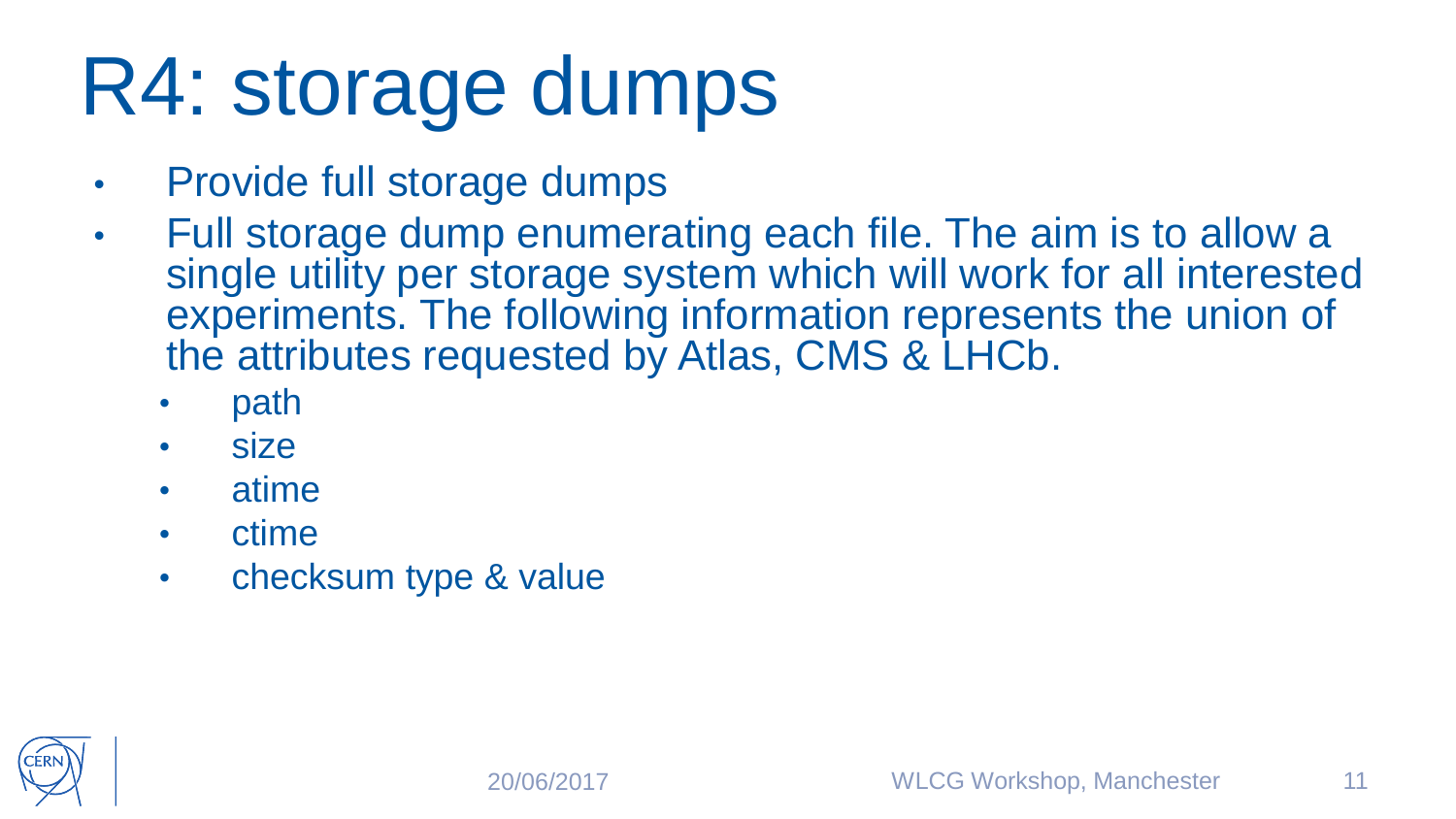### Input: R4 storage dumps

|                        | <b>Summary info</b>        | <b>Subdir reporting</b> | Detail storage dump      |
|------------------------|----------------------------|-------------------------|--------------------------|
| <b>Alice</b>           | Via all supported          |                         | NO, provided find/ls     |
|                        | protocols                  |                         | works on Xrootd protocol |
| <b>Atlas</b>           | Via at least one protocol  |                         | YES. Path. Optional -    |
|                        | or via json                |                         | size, atime. Once per    |
|                        |                            |                         | month                    |
| <b>CMS</b>             | Via at least one protocol, |                         | YES. Path, size,         |
|                        | or json if protocol is not |                         | checksum                 |
|                        | possible                   |                         |                          |
|                        |                            |                         |                          |
| <b>LHC<sub>b</sub></b> | Via at least one protocol  |                         | YES. Path, size, ctime.  |
|                        | protocol, json (?? tbc)    |                         | Once per week            |
|                        |                            |                         |                          |
| <b>WLCG</b>            | Either via at least one    |                         | <b>NO</b>                |
|                        | protocol or json           |                         |                          |